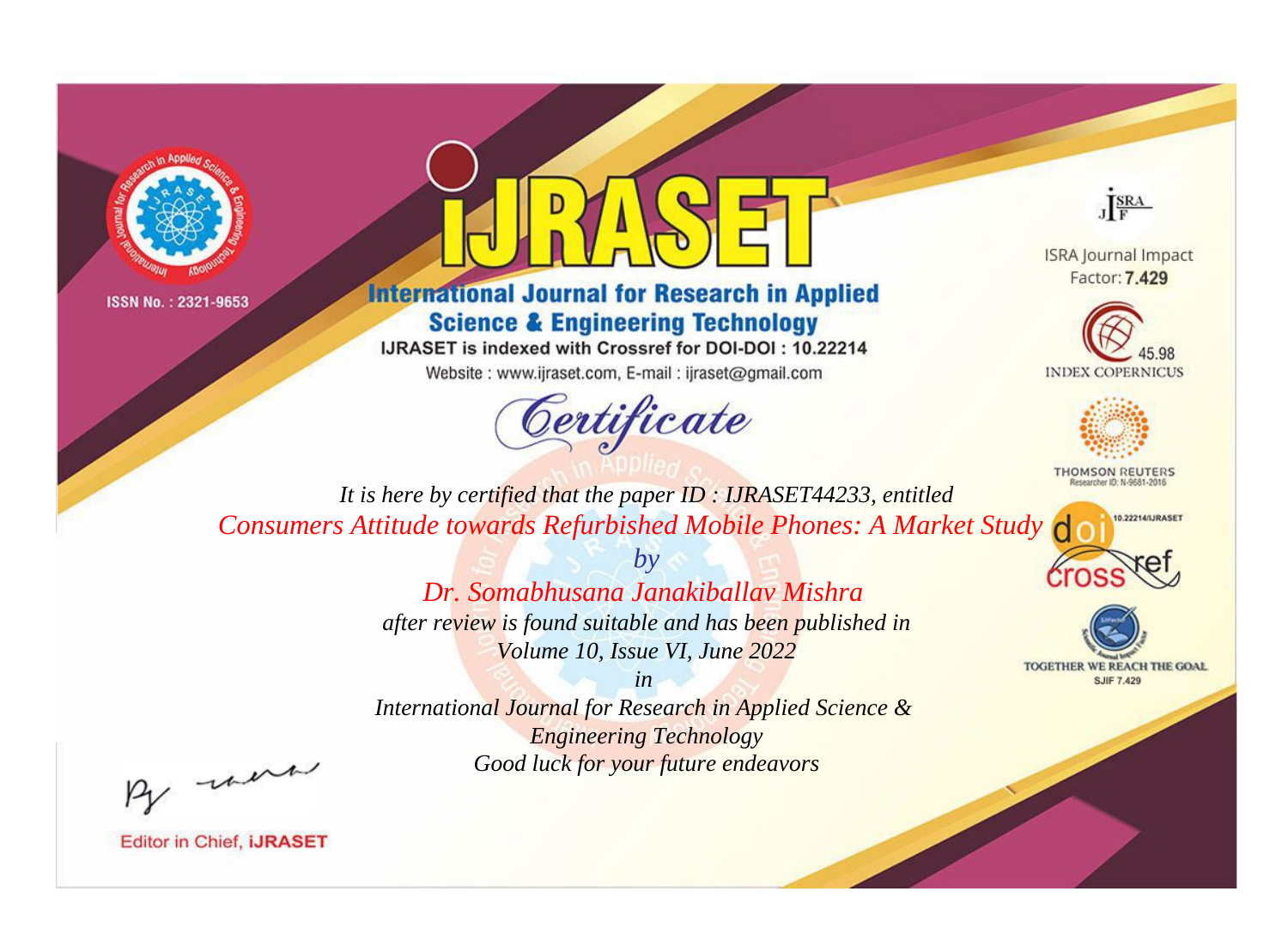



## **International Journal for Research in Applied Science & Engineering Technology**

IJRASET is indexed with Crossref for DOI-DOI: 10.22214

Website: www.ijraset.com, E-mail: ijraset@gmail.com



JERA

**ISRA Journal Impact** Factor: 7.429





**THOMSON REUTERS** 



TOGETHER WE REACH THE GOAL **SJIF 7.429** 

*It is here by certified that the paper ID : IJRASET44233, entitled Consumers Attitude towards Refurbished Mobile Phones: A Market Study*

> *Debasish Rout after review is found suitable and has been published in Volume 10, Issue VI, June 2022*

*by*

*in* 

*International Journal for Research in Applied Science & Engineering Technology Good luck for your future endeavors*

By morn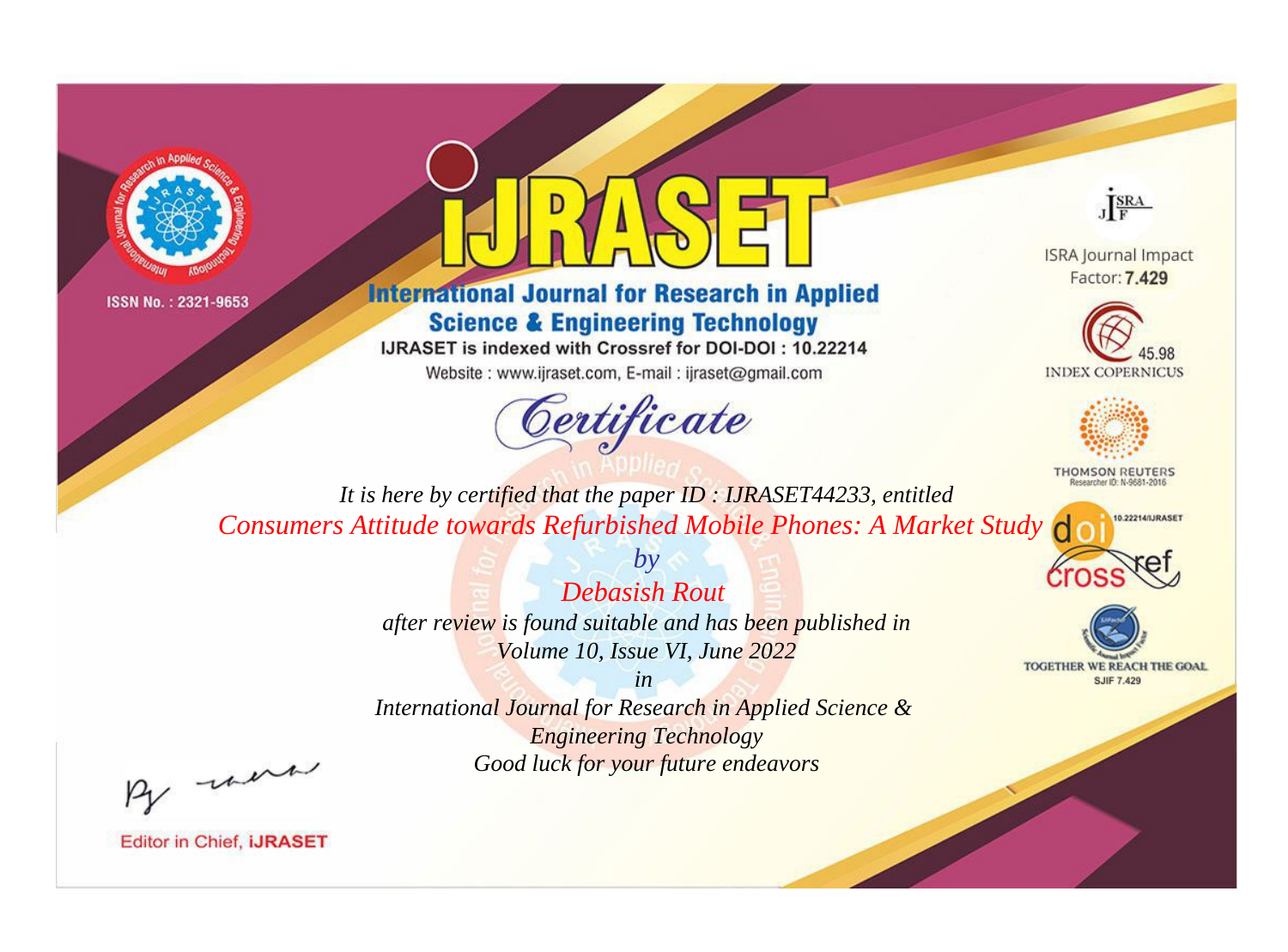



## **International Journal for Research in Applied Science & Engineering Technology**

IJRASET is indexed with Crossref for DOI-DOI: 10.22214

Website: www.ijraset.com, E-mail: ijraset@gmail.com



JERA

**ISRA Journal Impact** Factor: 7.429





**THOMSON REUTERS** 



TOGETHER WE REACH THE GOAL **SJIF 7.429** 

*It is here by certified that the paper ID : IJRASET44233, entitled Consumers Attitude towards Refurbished Mobile Phones: A Market Study*

> *Dr. Ranjan Kantha after review is found suitable and has been published in Volume 10, Issue VI, June 2022*

*by*

*in* 

*International Journal for Research in Applied Science & Engineering Technology Good luck for your future endeavors*

By morn